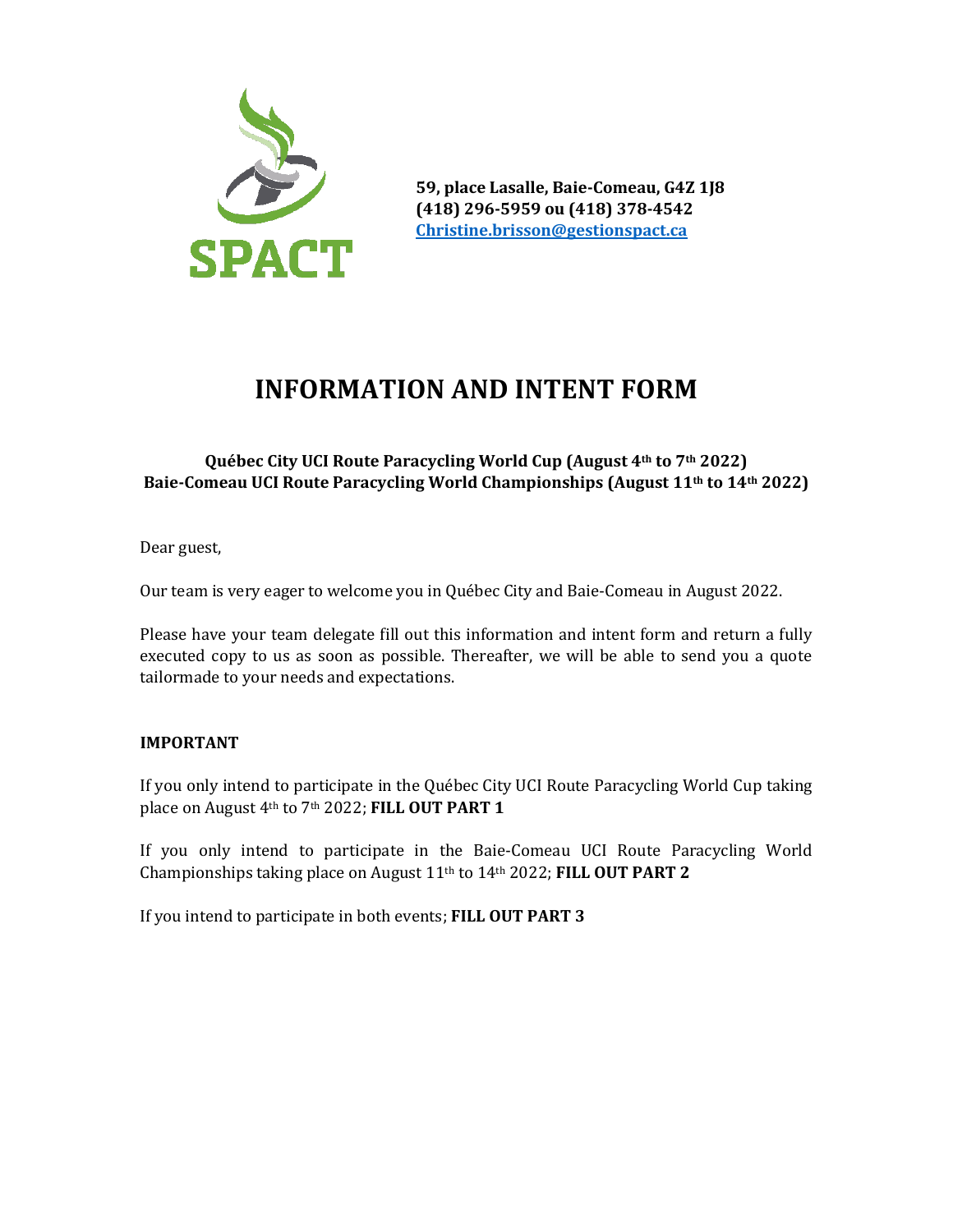#### **INFORMATION AND INTENT FORM**

## **PART 1 – Fill out if your nation only participates in the Québec City UCI Route Paracycling World Cup taking place on August 4th to 7th 2022**

## **CONTACT INFORMATION**

| Country:                                                                                                                             |
|--------------------------------------------------------------------------------------------------------------------------------------|
| Team delegate:                                                                                                                       |
| Address:                                                                                                                             |
| Phone number:                                                                                                                        |
| E-mail:                                                                                                                              |
|                                                                                                                                      |
| <b>TEAM INFORMATION</b>                                                                                                              |
| Number of athletes:<br>the control of the control of the control of the control of the control of                                    |
| Number of staff members:                                                                                                             |
| Montréal Arrival Date: Flight number (time): ___________________________________                                                     |
| Montréal Departure Date: Flight number (time): _________________________________                                                     |
|                                                                                                                                      |
| <b>TRANSPORTATION MONTRÉAL - QUÉBEC (ROUND TRIP)</b>                                                                                 |
| Bus:                                                                                                                                 |
| Rental car:                                                                                                                          |
| Flight:                                                                                                                              |
|                                                                                                                                      |
| <b>RENTAL CAR</b>                                                                                                                    |
| Mini van (7 seats): How many: _________                                                                                              |
| Regular (4 seats): How many: __________                                                                                              |
|                                                                                                                                      |
| <b>EQUIPEMENT TRANSPORTATION</b>                                                                                                     |
| Will you use our truck carrier service for your equipment? ___________                                                               |
| How many boxes will you have?_____________                                                                                           |
|                                                                                                                                      |
| <b>ACCOMODATION</b>                                                                                                                  |
| Number of rooms                                                                                                                      |
| Single:                                                                                                                              |
|                                                                                                                                      |
| <b>MEALS</b>                                                                                                                         |
| How many people for breakfast:                                                                                                       |
| How many people for lunch:                                                                                                           |
| How many people for dinner: ________________                                                                                         |
| Allergies:<br><u> 1989 - Johann Stein, marking fan de Fryske kunstner oantal fan de Fryske kunstner oantal fan de Fryske kunstne</u> |
|                                                                                                                                      |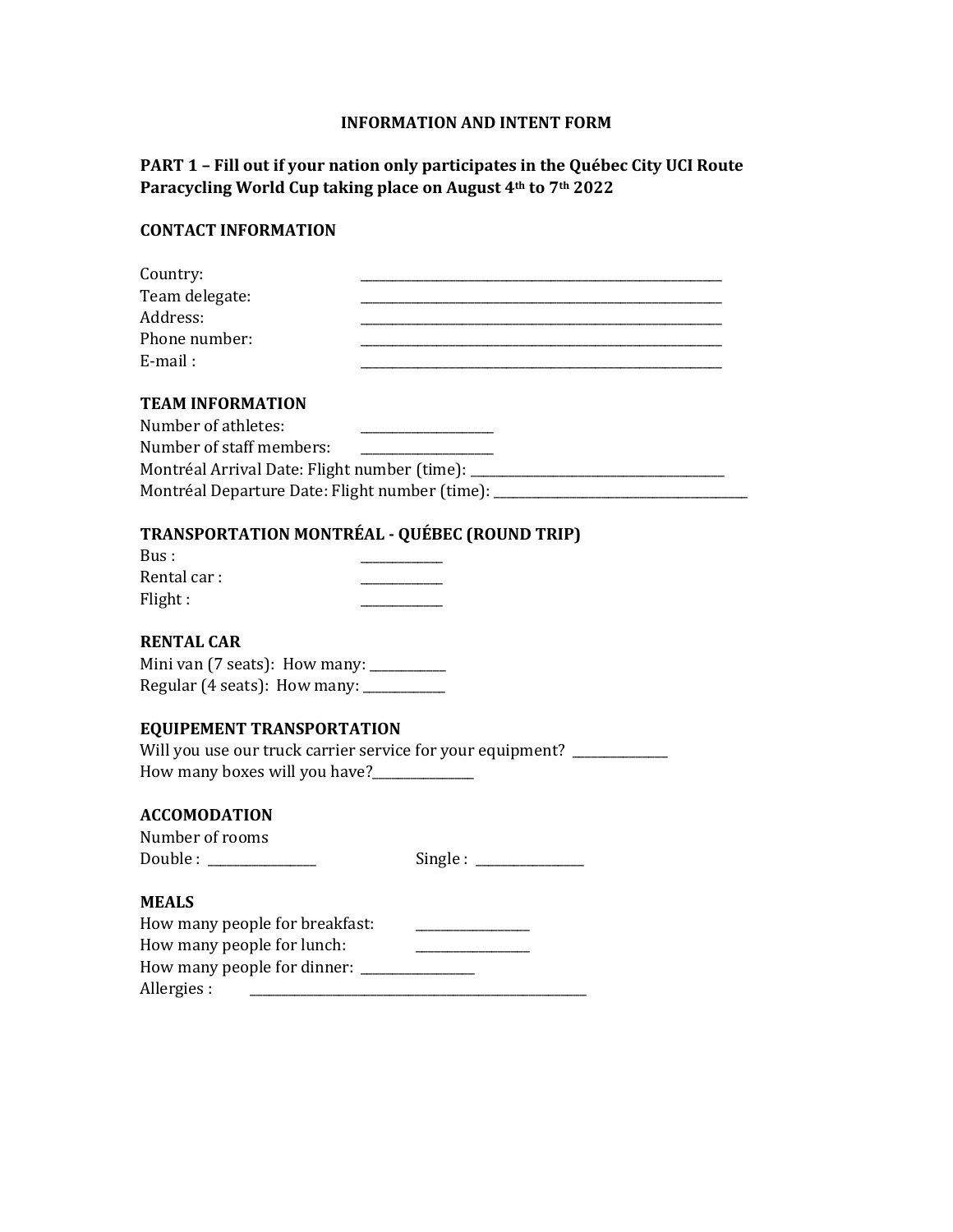**PART 2 – Fill out if your nation only participates in the Baie-Comeau UCI Route Paracycling World Championships taking place on August 11th to 14th 2022**

### **CONTACT INFORMATION**

| Country:                                                                                  |
|-------------------------------------------------------------------------------------------|
| Team delegate:                                                                            |
| Address:                                                                                  |
| Phone number:                                                                             |
| E-mail:                                                                                   |
|                                                                                           |
| <b>TEAM INFORMATION</b>                                                                   |
| Number of athletes:                                                                       |
| Number of staff members:                                                                  |
| Montréal Arrival Date: Flight number (time): ___________________________________          |
| Montréal Departure Date: Flight number (time): _________________________________          |
|                                                                                           |
| TRANSPORTATION MONTRÉAL - BAIE-COMEAU (ROUND TRIP)                                        |
| Rus:                                                                                      |
| Rental car:                                                                               |
| Flight:                                                                                   |
|                                                                                           |
| <b>RENTAL CAR</b>                                                                         |
| Mini van (7 seats): How many: _________                                                   |
| Regular (4 seats): How many: ___________                                                  |
|                                                                                           |
| <b>EQUIPEMENT TRANSPORTATION</b>                                                          |
| Will you use our truck carrier service for your equipment? __________                     |
| How many boxes will you have?______________                                               |
|                                                                                           |
| <b>ACCOMODATION</b>                                                                       |
| Number of rooms                                                                           |
| $Single: ____________$<br>Double : _____________                                          |
|                                                                                           |
| <b>MEALS</b>                                                                              |
| How many people for breakfast:<br><u>and the control of the control of the control of</u> |
| How many people for lunch:                                                                |
|                                                                                           |
| Allergies:                                                                                |
|                                                                                           |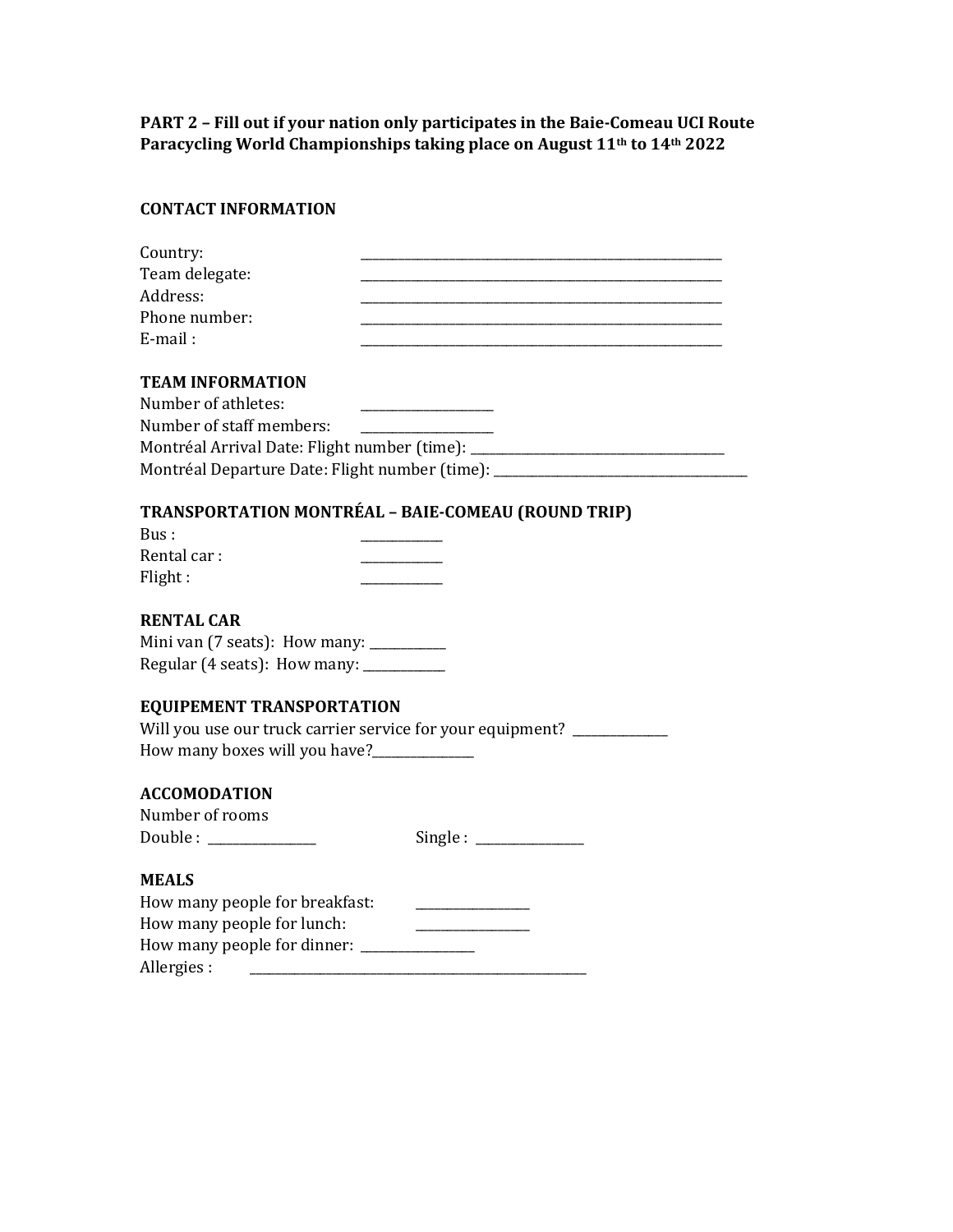# **PART 3 – Fill out if your nation participates in both events**

| <b>CONTACT INFORMATION</b>                                                                               |                                                                                                                                                                      |
|----------------------------------------------------------------------------------------------------------|----------------------------------------------------------------------------------------------------------------------------------------------------------------------|
| Country:<br>Team delegate:<br>Address:<br>Phone number:<br>E-mail:                                       |                                                                                                                                                                      |
| <b>TEAM INFORMATION</b><br>Number of athletes:<br>Number of staff members:                               | Montréal Arrival Date: Flight number (time): ___________________________________<br>Montréal Departure Date: Flight number (time): _________________________________ |
| <b>TRANSPORTATION MONTRÉAL - QUÉBEC</b><br>Bus:<br>Rental car:                                           |                                                                                                                                                                      |
| <b>TRANSPORTATION QUÉBEC - BAIE-COMEAU</b><br>Bus:<br>Rental car:                                        |                                                                                                                                                                      |
| TRANSPORTATION BAIE-COMEAU - MONTRÉAL<br>Bus:<br>Rental car:                                             |                                                                                                                                                                      |
| <b>RENTAL CAR</b><br>Mini van (7 seats): How many: _________<br>Regular (4 seats): How many: ___________ |                                                                                                                                                                      |
| EQUIPEMENT TRANSPORTATION MONTRÉAL - QUÉBEC                                                              | Will you use our truck carrier service for your equipment? __________                                                                                                |
|                                                                                                          | EQUIPEMENT TRANSPORTATION QUÉBEC - BAIE-COMEAU<br>Will you use our truck carrier service for your equipment? ___________                                             |
| Low many hoves will you hove?                                                                            | EQUIPEMENT TRANSPORTATION BAIE-COMEAU - MONTRÉAL<br>Will you use our truck carrier service for your equipment? ____________                                          |

How many boxes will you have?\_\_\_\_\_\_\_\_\_\_\_\_\_\_\_